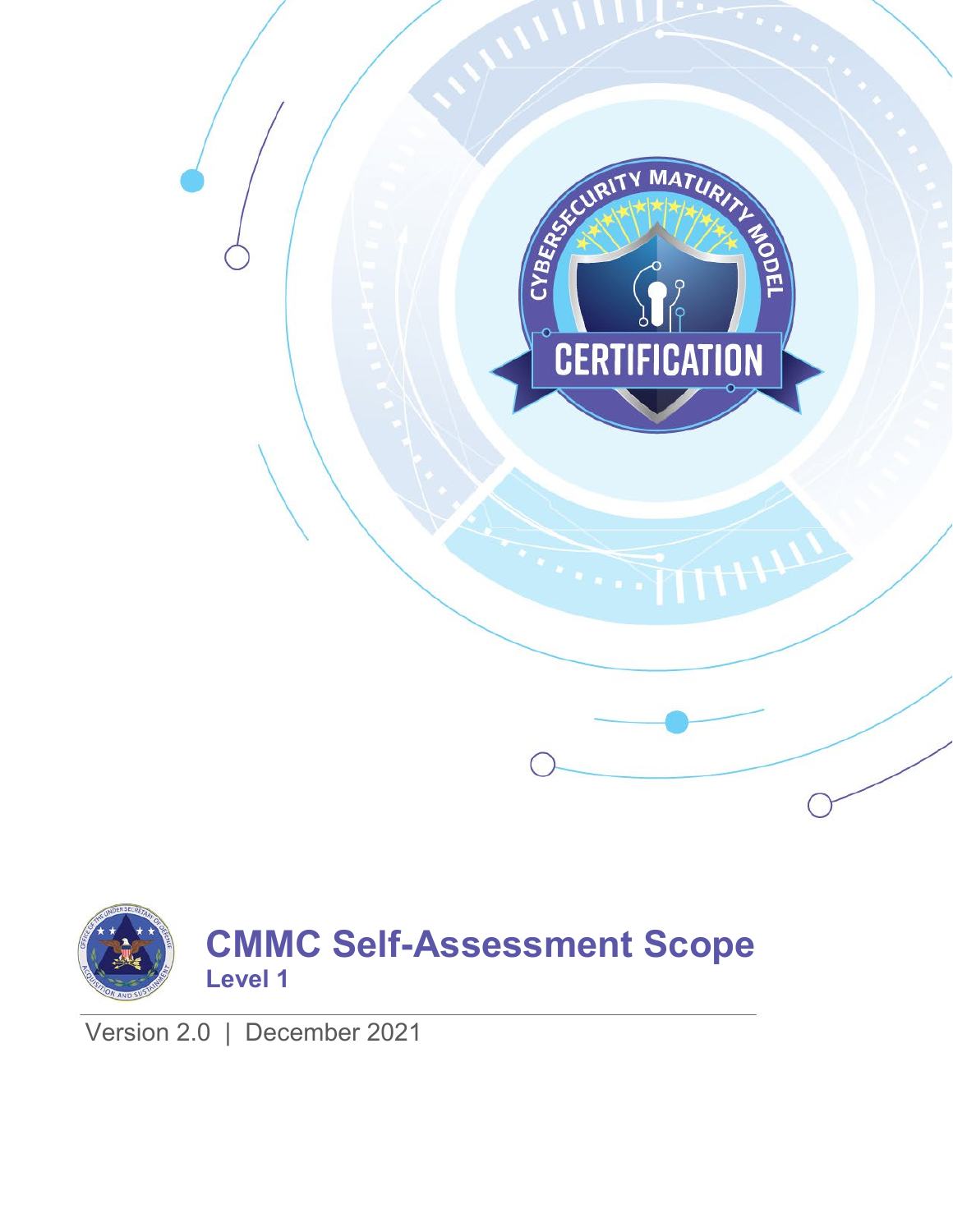## **NOTICES**

Copyright 2021 Carnegie Mellon University, The Johns Hopkins University Applied Physics Laboratory LLC, and Futures, Inc.

This material is based upon work funded and supported by the Department of Defense under Contract No. FA8702-15-D-0002 with Carnegie Mellon University for the operation of the Software Engineering Institute, a federally funded research and development center, and under Contract No. HQ0034-13-D-0003 and Contract No. N00024-13-D-6400 with the Johns Hopkins University Applied Physics Laboratory LLC, a University Affiliated Research Center.

The view, opinions, and/or findings contained in this material are those of the author(s) and should not be construed as an official Government position, policy, or decision, unless designated by other documentation.

NO WARRANTY. THIS MATERIAL IS FURNISHED ON AN "AS-IS" BASIS. CARNEGIE MELLON UNIVERSITY AND THE JOHNS HOPKINS UNIVERSITY APPLIED PHYSICS LABORATORY LLC MAKE NO WARRANTIES OF ANY KIND, EITHER EXPRESSED OR IMPLIED, AS TO ANY MATTER INCLUDING, BUT NOT LIMITED TO, WARRANTY OF FITNESS FOR PURPOSE OR MERCHANTABILITY, EXCLUSIVITY, OR RESULTS OBTAINED FROM USE OF THE MATERIAL NOR ANY WARRANTY OF ANY KIND WITH RESPECT TO FREEDOM FROM PATENT, TRADEMARK, OR COPYRIGHT INFRINGEMENT.

[DISTRIBUTION STATEMENT A] Approved for public release.

This work is licensed to the pubic under th[e Creative Commons Attribution 4.0 International](https://creativecommons.org/licenses/by/4.0/)  [License.](https://creativecommons.org/licenses/by/4.0/)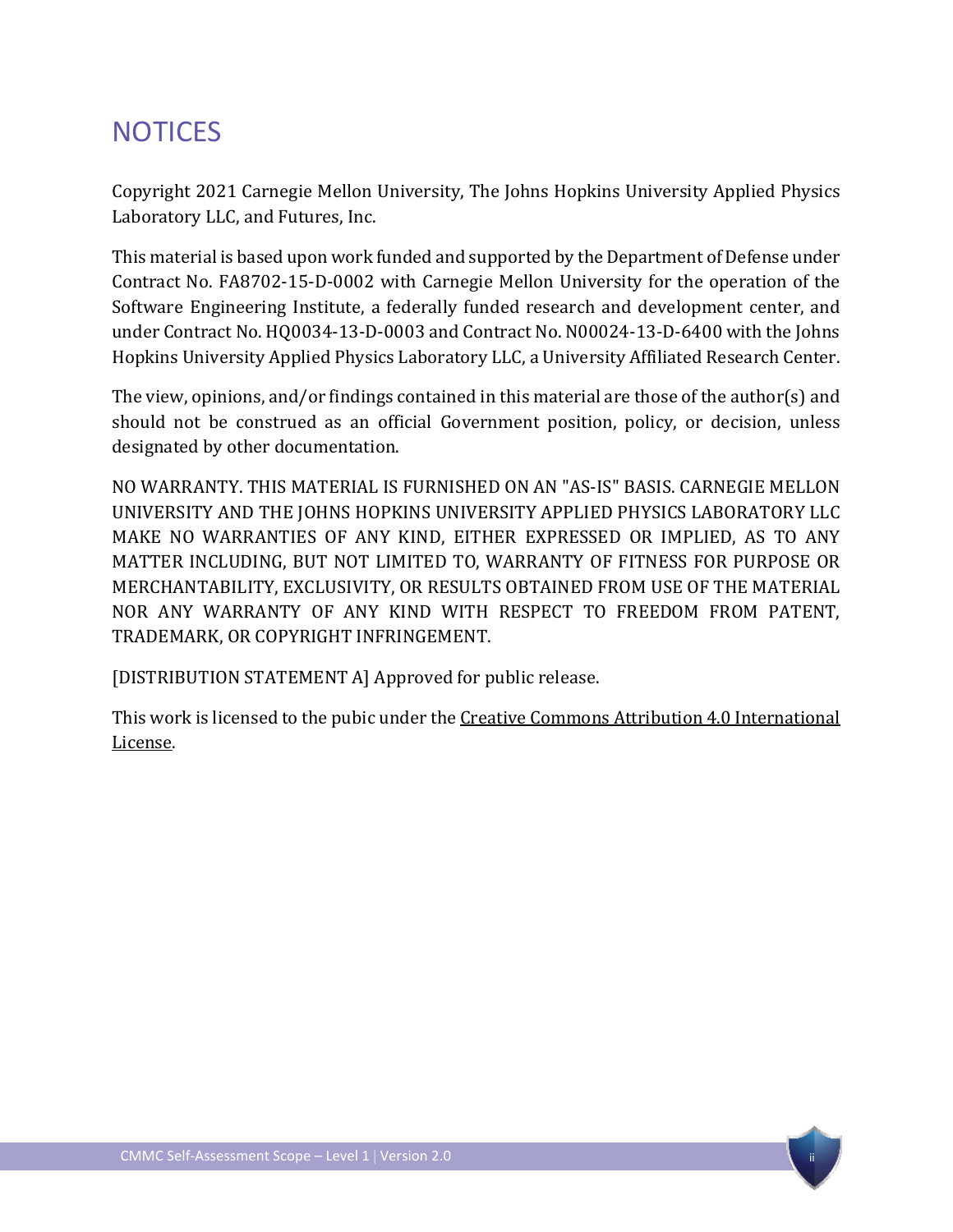# Identifying the CMMC Self-Assessment Scope

## Level 1 Self-Assessment Scope

Prior to a Level 1 Cybersecurity Maturity Model Certification (CMMC) Self-Assessment, the contractor must specify the CMMC Self-Assessment Scope. The CMMC Self-Assessment Scope informs which assets within the contractor's environment will be assessed and the details of the self-assessment.

#### FCI Assets

Federal Contract Information (FCI) Assets process, store, or transmit FCI as follows:

- **Process** FCI can be used by an asset (e.g., accessed, entered, edited, generated, manipulated, or printed).
- **Store** FCI is inactive or at rest on an asset (e.g., located on electronic media, in system component memory, or in physical format such as paper documents).
- **Transmit** FCI is being transferred from one asset to another asset (e.g., data in transit using physical or digital transport methods).

FCI Assets are part of the CMMC Self-Assessment Scope and are assessed against applicable CMMC practices.

#### Out-of-Scope Assets

Out-of-Scope Assets do not process, store, or transmit FCI. Out-of-Scope Assets are outside of the CMMC Self-Assessment Scope and should not be part of the CMMC self-assessment. These assets are out of scope when evaluating their conformity with applicable CMMC practices. There are no documentation requirements for Out-of-Scope Assets. Specialized assets, as discussed in the next section, are out of scope for a Level 1 Self-Assessment.

#### *Specialized Assets*

The following are considered specialized assets for a CMMC Level 1 self-assessment when properly documented.

- **Government Property** is all property owned or leased by the government. Government property includes both government-furnished and contractor-acquired property. Government property includes material, equipment, special tooling, special test equipment, and real property. Government property does not include intellectual property or software [Reference: Federal Acquisition Regulation (FAR) 52.245-1].
- **Internet of Things (IoT) or Industrial Internet of Things (IIoT)** are interconnected devices having physical or virtual representation in the digital world, sensing/actuation capability, and programmability features. They are uniquely identifiable and may include smart electric grids, lighting, heating, air conditioning, and fire and smoke detectors [Reference: iot.ieee.org/definition; National Institute of Standards and Technology (NIST) 800-183].

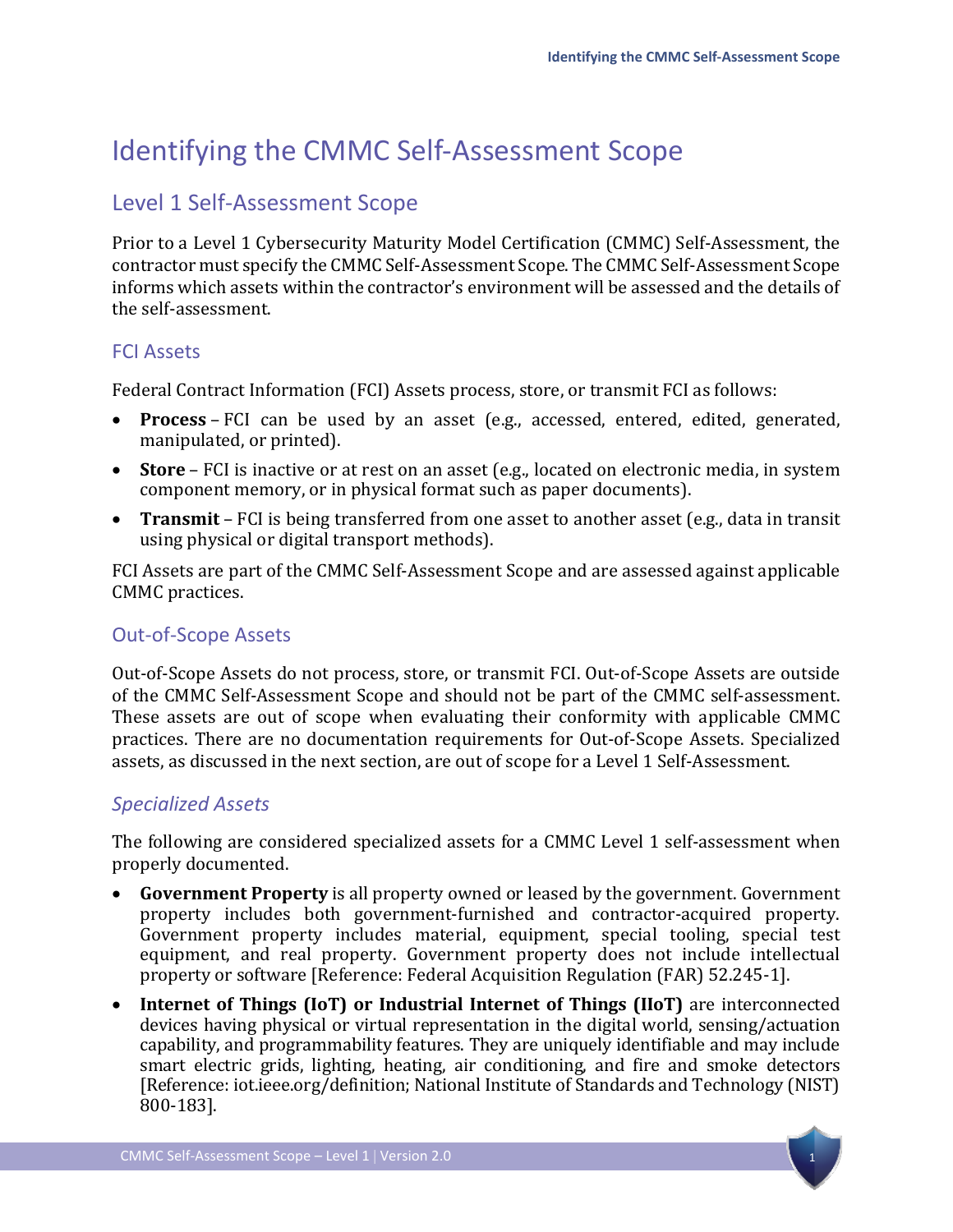- **Operational Technology (OT)**[1](#page-3-0) is used in manufacturing systems, industrial control systems (ICS), or supervisory control and data acquisition (SCADA) systems. OT may include programmable logic controllers (PLCs), computerized numerical control (CNC) devices, machine controllers, fabricators, assemblers, and machining.
- **Restricted Information Systems** can include systems (and associated IT components comprising the system) that are configured based entirely on government requirements (i.e., connected to something that was required to support a functional requirement) and are used to support a contract (e.g., fielded systems, obsolete systems, and product deliverable replicas).
- **Test Equipment** can include hardware and/or associated IT components used in the testing of products, system components, and contract deliverables (e.g., oscilloscopes, spectrum analyzers, power meters, and special test equipment).

Specialized Assets are not part of the Level 1 CMMC Self-Assessment Scope and are not assessed against CMMC practices.

## Additional Guidance on Level 1 Scoping Activities

To appropriately scope a CMMC Level 1 self-assessment, the contractor should consider the people, technology, facilities, and external service providers within their environment that process, store, or transmit FCI.

- **People** Employees, contractors, vendors, and external service provider personnel
- **Technology** Servers, client computers, mobile devices, network appliances (e.g., firewalls, switches, APs, and routers), VoIP devices, applications, virtual machines, and database systems
- **Facilities** Physical office locations, satellite offices, server rooms, datacenters, manufacturing plants, and secured rooms
- **External Service Provider (ESP)** External people, technology, or facilities that the organization uses, including cloud services, co-located data centers, hosting providers, and managed security service providers.

Assets that process, store, or transmit FCI are considered in the self-assessment scope. Using the asset types approach allows a contractor to determine and iterate on how they will satisfy the CMMC Level 1 practices. Because FCI is a broad category of information, the contractor will likely focus the self-assessment on their entire environment.

For example, identifying the people within the contractor's organization that process, store, or transmit FCI, informs how that contractor performs the following practice:

• *IA.L1-3.5.1* – *Identify information system users, processes acting on behalf of users, or devices.*

 $\overline{a}$ 

<span id="page-3-0"></span> $1$  Operational Technology includes hardware and software that use direct monitoring and control of industrial equipment to detect or cause a change.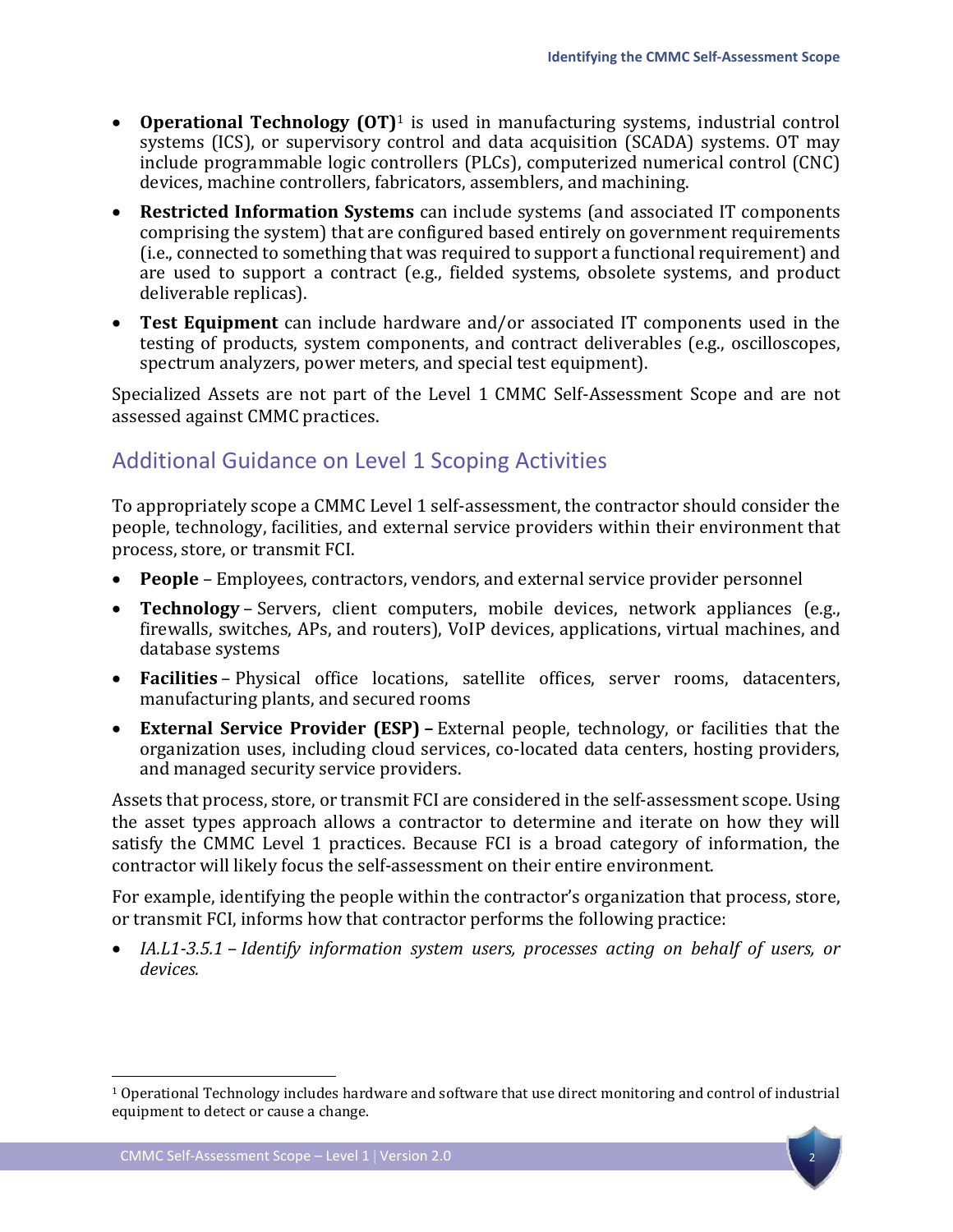Another example is when the contractor considers all of its technology and external service providers, it will allow them to convey how they satisfy the following practices:

- *AC.L1-3.1.20 Verify and control/limit connections to and use of external information systems.*
- *SC.L1-3.13.1 Monitor, control, and protect organizational communications (i.e., information transmitted or received by organizational information systems) at the external boundaries and key internal boundaries of the information systems.*